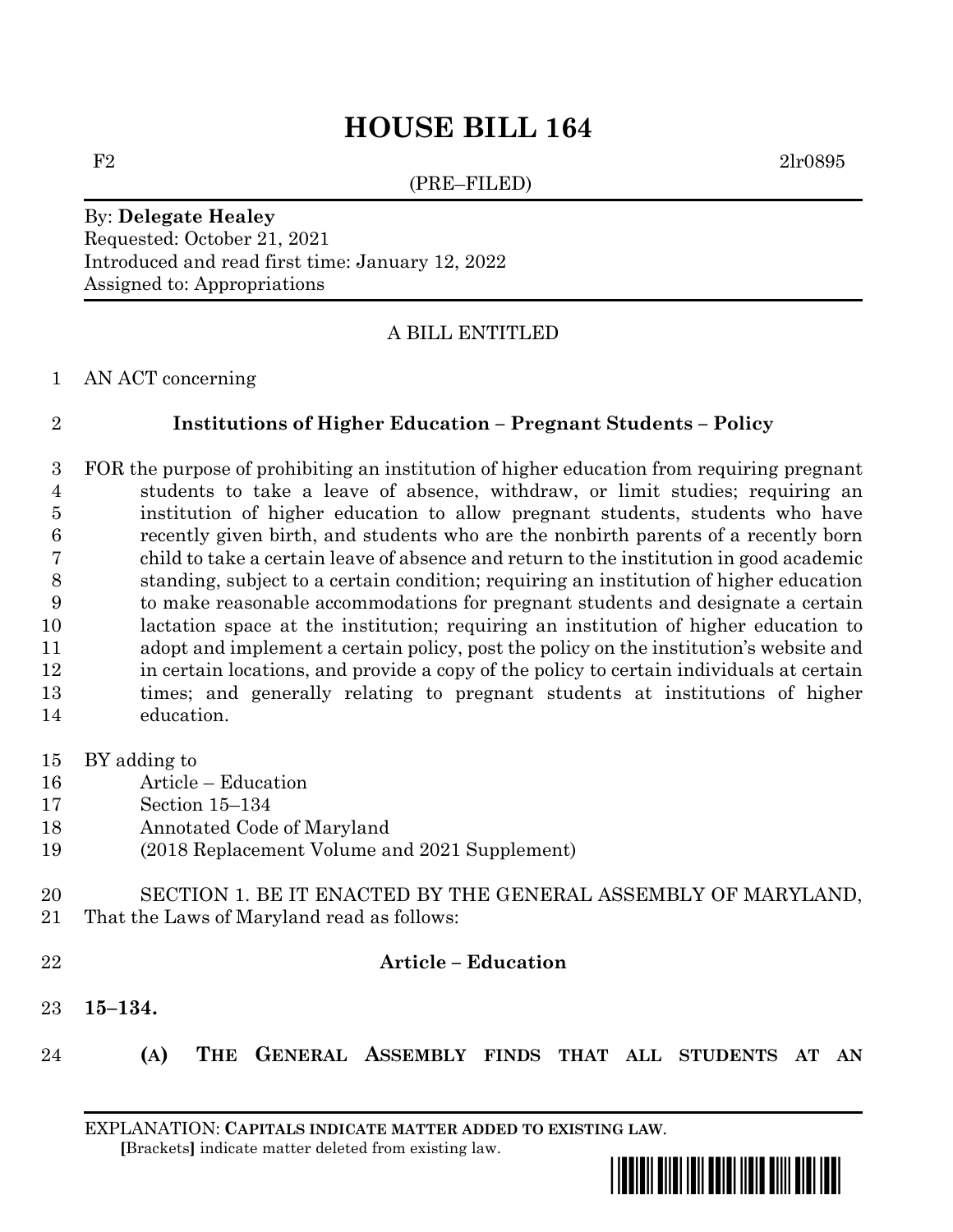#### **HOUSE BILL 164**

 **INSTITUTION OF HIGHER EDUCATION IN THE STATE, REGARDLESS OF THEIR GENDER, SHALL ENJOY FREEDOM FROM DISCRIMINATION OF ANY KIND, INCLUDING PREGNANCY DISCRIMINATION AS DESCRIBED IN TITLE IX OF THE EDUCATION AMENDMENTS OF 1972.**

 **(B) AN INSTITUTION OF HIGHER EDUCATION MAY NOT REQUIRE A STUDENT TO TAKE A LEAVE OF ABSENCE, WITHDRAW FROM A PROGRAM, OR LIMIT A STUDENT'S STUDIES DUE TO A STUDENT'S PREGNANCY OR FOR OTHER PREGNANCY–RELATED REASONS.**

 **(C) (1) (I) EACH INSTITUTION OF HIGHER EDUCATION SHALL ALLOW A STUDENT TO TAKE A LEAVE OF ABSENCE BECAUSE THE STUDENT IS PREGNANT OR HAS RECENTLY GIVEN BIRTH.**

**(II) A LEAVE OF ABSENCE UNDER THIS PARAGRAPH SHALL:**

 **1. BE GRANTED FOR NOT LESS THAN 12 MONTHS, UNLESS THE STUDENT REQUESTS A SHORTER LEAVE PERIOD;**

 **2. INCLUDE TIME TO PREPARE FOR AND TAKE PRELIMINARY OR QUALIFYING EXAMINATIONS TO RETURN TO CLASS; AND**

 **3. ALLOW FOR AN EXTENSION IF MEDICALLY NECESSARY.**

 **(2) (I) AN INSTITUTION OF HIGHER EDUCATION SHALL ALLOW A STUDENT WHO IS NOT THE BIRTH PARENT TO TAKE A LEAVE OF ABSENCE FOR THE BIRTH OF THEIR CHILD.**

**(II) A LEAVE OF ABSENCE UNDER THIS PARAGRAPH SHALL:**

 **1. BE GRANTED FOR NOT LESS THAN 1 MONTH, UNLESS THE STUDENT REQUESTS A SHORTER LEAVE PERIOD;**

 **2. INCLUDE TIME TO PREPARE FOR AND TAKE PRELIMINARY OR QUALIFYING EXAMINATIONS TO RETURN TO CLASS; AND**

 **3. ALLOW FOR AN EXTENSION IF MEDICALLY NECESSARY.**

 **(3) IF A STUDENT IS IN GOOD ACADEMIC STANDING AT THE INSTITUTION OF HIGHER EDUCATION BEFORE TAKING A LEAVE OF ABSENCE UNDER THIS SUBSECTION, THE INSTITUTION SHALL RETURN THE STUDENT TO GOOD**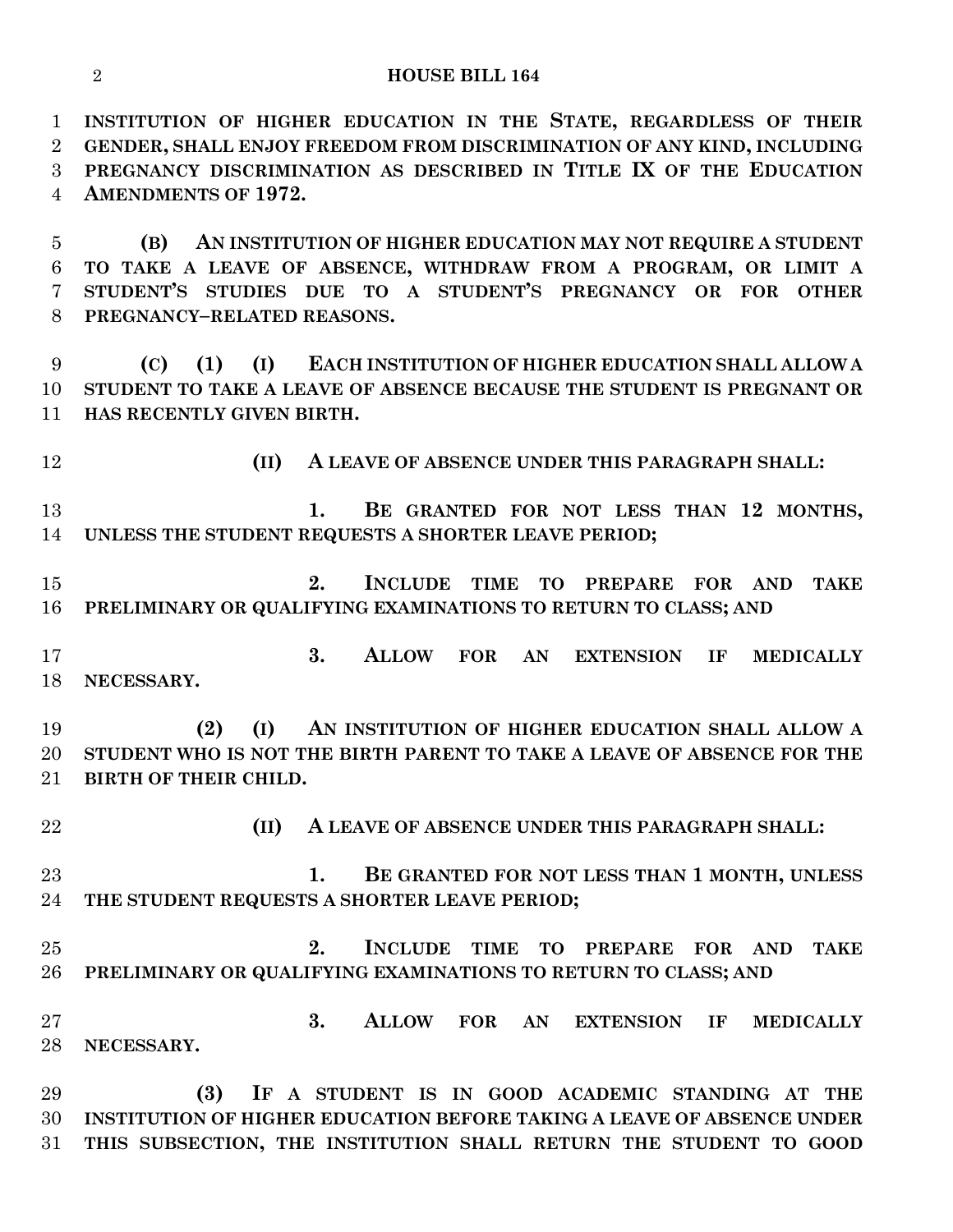## **HOUSE BILL 164** 3

| $\mathbf{1}$     | ACADEMIC STANDING WHEN THE LEAVE OF ABSENCE CONCLUDES.                                    |
|------------------|-------------------------------------------------------------------------------------------|
| $\overline{2}$   | (1)<br>AN INSTITUTION OF<br><b>HIGHER EDUCATION</b><br>(D)<br><b>SHALL</b><br><b>MAKE</b> |
| 3                | REASONABLE ACCOMMODATIONS FOR A PREGNANT STUDENT SO THAT THE                              |
| $\overline{4}$   | STUDENT MAY COMPLETE THEIR COURSES OF STUDY AND RESEARCH.                                 |
| $\overline{5}$   | REASONABLE ACCOMMODATIONS UNDER THIS SUBSECTION MAY<br>(2)                                |
| 6                | INCLUDE CONSIDERATIONS FOR THE PREGNANT STUDENT'S HEALTH AND SAFETY,                      |
| 7                | <b>INCLUDING ALLOWING:</b>                                                                |
| 8                | A STUDENT TO MAINTAIN A SAFE DISTANCE FROM<br>(I)                                         |
| $\boldsymbol{9}$ | HAZARDOUS SUBSTANCES OR EQUIPMENT;                                                        |
| 10               | (II)<br>A STUDENT TO MAKE UP TESTS AND ASSIGNMENTS THAT                                   |
| 11               | WERE MISSED FOR PREGNANCY-RELATED REASONS; AND                                            |
| 12               | MEDICALLY NECESSARY EXCUSED ABSENCES.<br>(III)                                            |
| 13               | AN INSTITUTION OF HIGHER EDUCATION SHALL DESIGNATE A PRIVATE<br>(E)                       |
| 14               | LACTATION SPACE AT THE INSTITUTION THAT:                                                  |
|                  |                                                                                           |
| 15               | (1)<br>INCLUDES AT LEAST ONE SEATING OPTION WITH A FLAT SURFACE                           |
| 16               | AND ELECTRICAL OUTLET NEARBY TO ACCOMMODATE PLACEMENT OF A BREAST                         |
| 17               | <b>PUMP DEVICE; AND</b>                                                                   |
| 18               | IS NOT A BATHROOM OR CLOSET.<br>(2)                                                       |
| 19               | EACH INSTITUTION OF HIGHER EDUCATION SHALL ADOPT AND<br>(F)                               |
| 20               | IMPLEMENT A WRITTEN POLICY FOR STUDENTS ON PREGNANCY DISCRIMINATION                       |
|                  | 21 AWARENESS THAT INCLUDES:                                                               |
| 22               | (1)<br>THE PROVISIONS OF THIS SECTION; AND                                                |
| 23               | (2)<br>PROCEDURES FOR ADDRESSING PREGNANCY DISCRIMINATION                                 |
| 24               | COMPLAINTS UNDER TITLE IX OF THE EDUCATION AMENDMENTS OF 1972 OR THIS                     |
| 25               | <b>SECTION.</b>                                                                           |
|                  |                                                                                           |
| 26               | (G)<br>EACH INSTITUTION OF HIGHER EDUCATION SHALL:                                        |
| $27\,$           | (1)<br>POST THE POLICY ADOPTED IN ACCORDANCE WITH SUBSECTION                              |
| 28               | (F) OF THIS SECTION ON THE INSTITUTION'S WEBSITE AND AT APPROPRIATE                       |
| 29               | <b>LOCATIONS ON EACH CAMPUS;</b>                                                          |
|                  |                                                                                           |